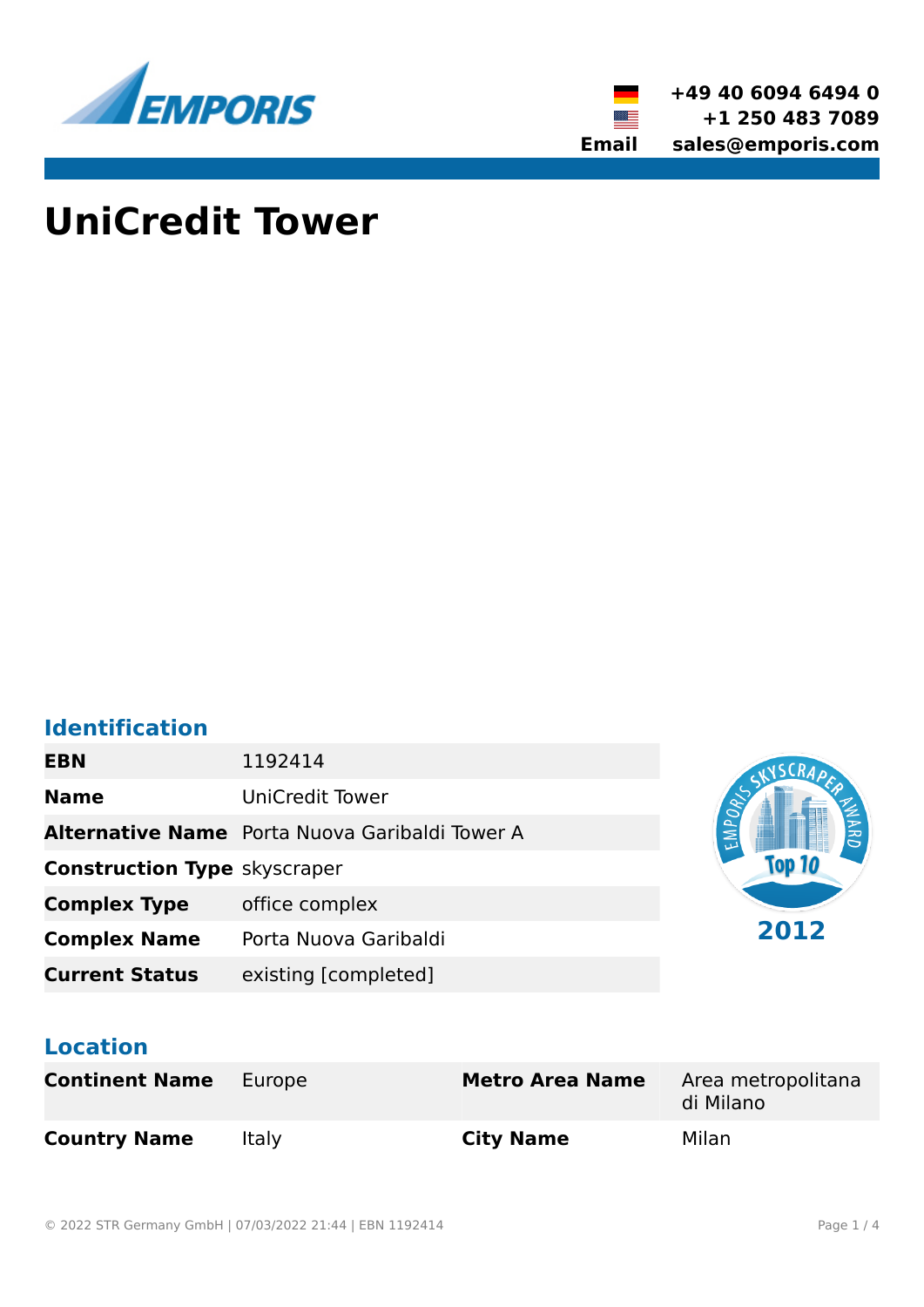

| <b>State Name</b>                    | Lombardia    |      | <b>Address (as text)</b>             | Viale Don Luigi<br><b>Sturzo</b> |      |
|--------------------------------------|--------------|------|--------------------------------------|----------------------------------|------|
| <b>Description</b>                   |              |      |                                      |                                  |      |
| <b>Structural</b><br><b>Material</b> | concrete     |      | <b>Architectural style</b>           | modernism                        |      |
| <b>Facade System</b>                 | curtain wall |      | <b>Main Usage</b>                    | commercial office                |      |
| <b>Facade Material</b>               | glass        |      |                                      |                                  |      |
|                                      |              |      |                                      |                                  |      |
| <b>Spatial dimensions</b>            |              |      |                                      |                                  |      |
| <b>Height (structural)</b>           |              |      | 714.24 ft <b>Floors (overground)</b> |                                  | 33   |
|                                      |              |      |                                      |                                  |      |
| <b>Years and costs</b>               |              |      |                                      |                                  |      |
| <b>Year (construction</b><br>start)  |              | 2008 | <b>Year (construction</b><br>end)    |                                  | 2012 |

# **Features & Amenities**

- Rainwater is recycled
- Sunshading devices are built in

### **Facts**

- The three towers all received LEED Gold precertification.
- The tower is topped by a structural stainless steel spire.
- Italy's tallest building, it can be seen from up to six miles away.
- The three towers have been designed so that a direct line of sunlight will reach 90% of occupied areas.
- The tower, its sister buildings Porta Nuova Garibaldi Tower B and Porta Nuova Garibaldi Tower C and their podium make up the largest components of Porta Nuova Garibaldi, a mixed-use development north of Milan's city centre.
- High-performance glazing, advanced building systems, high-efficiency lighting and daylight controls are all deployed in order to reduce energy consumption.

## **Need additional information? Contact us now!**

Phone **+49 40 6094 6494 0** Phone **+1 250 483 7089** Email **<sales@emporis.com>**

Hamburg 09:00 am - 07:00 pm New York 03:00 am - 01:00 pm Tokyo 04:00 pm - 02:00 am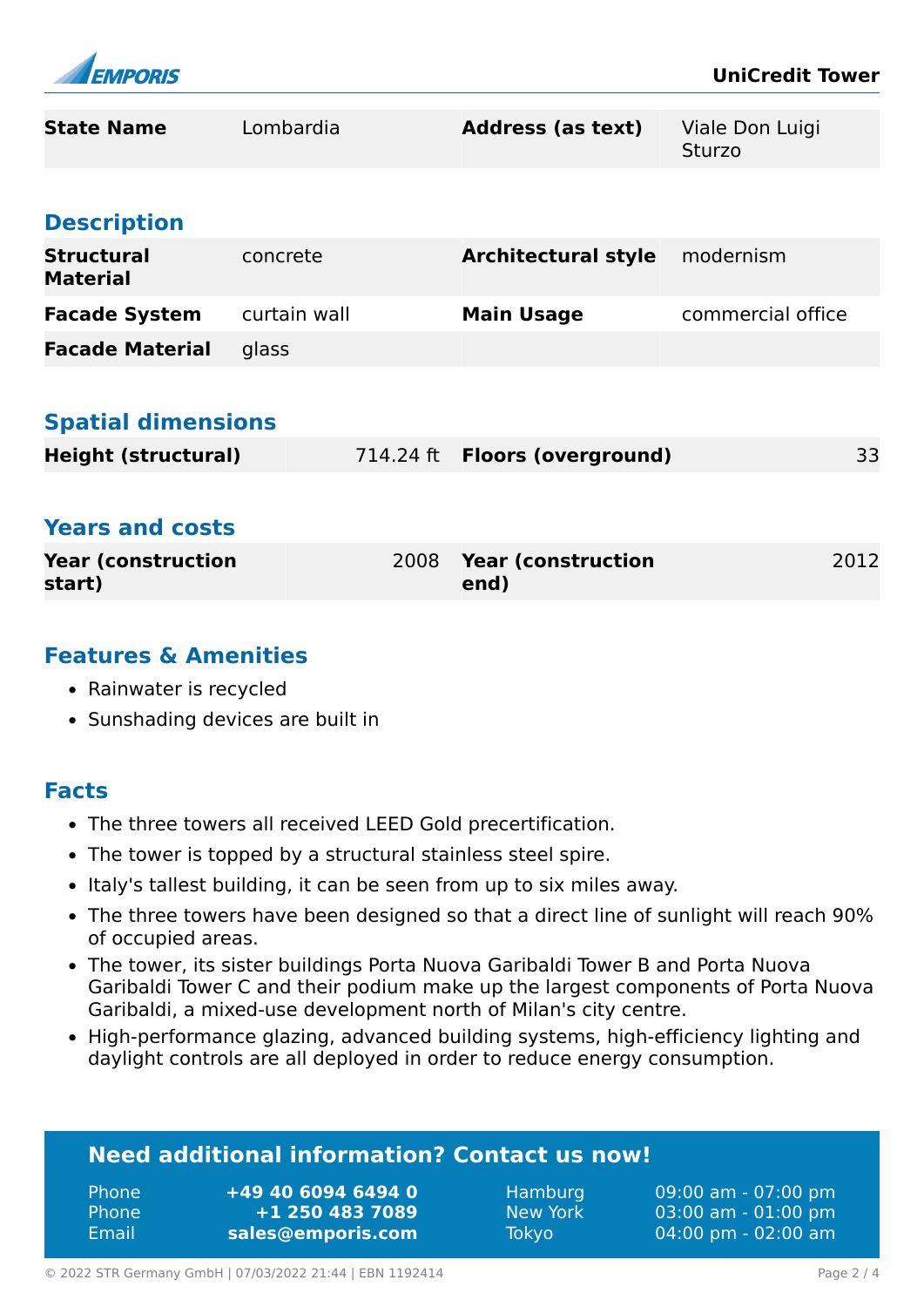

• The towers are engineered to create energy savings of 22.5%, a 37.3% reduction in the use of potable water, and 100% recycling of rainwater.

| <b>Awards</b><br><b>Name</b>                                                                     | <b>Category</b> |                              | <b>Rank</b>                                                       | Year |
|--------------------------------------------------------------------------------------------------|-----------------|------------------------------|-------------------------------------------------------------------|------|
| Emporis Skyscraper Award                                                                         |                 |                              | 8                                                                 | 2012 |
| <b>Involved companies</b>                                                                        |                 |                              |                                                                   |      |
|                                                                                                  |                 |                              |                                                                   |      |
| <b>Adamson Associates</b><br>3rd floor - 401 Wellington Street West<br>L5G 4P3 Toronto<br>Canada |                 | Phone<br><b>Fax</b><br>Email | +1 416 967 1500<br>+1 416 967 7150<br>info@adamson-associates.com |      |
| Tekne S.p.A.<br>Via Martignoni, 25<br>20124 Milan<br><b>Italy</b>                                |                 | Phone<br><b>Fax</b><br>Email | +39 02 69971<br>+39 02 6997272                                    |      |
|                                                                                                  |                 |                              |                                                                   |      |
| <b>Pelli Clarke Pelli Architects</b><br>1056 Chapel Street<br>06510 New Haven<br>U.S.A.          |                 | Phone<br>Fax<br>Email        | +1 203 777 2515<br>+1 203 787 2856<br>infonh@pcparch.com          |      |

## **Additional company data available for this building**

| <b>Developer</b>          | Buy full PDF | Investor                            | <b>Buy full PDF</b> |
|---------------------------|--------------|-------------------------------------|---------------------|
| <b>Elevator Supplier</b>  |              | Buy full PDF MEP Engineering        | <b>Buy full PDF</b> |
| <b>Facade Supplier</b>    |              | Buy full PDF Structural Engineering | <b>Buy full PDF</b> |
| <b>General Contractor</b> | Buy full PDF |                                     |                     |

# **Need additional information? Contact us now!**

| <b>Phone</b> | +49 40 6094 6494 0 |
|--------------|--------------------|
| <b>Phone</b> | +1 250 483 7089    |
| Email        | sales@emporis.com  |

Hamburg 09:00 am - 07:00 pm<br>New York 03:00 am - 01:00 pm New York 03:00 am - 01:00 pm<br>Tokyo 04:00 pm - 02:00 am 04:00 pm - 02:00 am